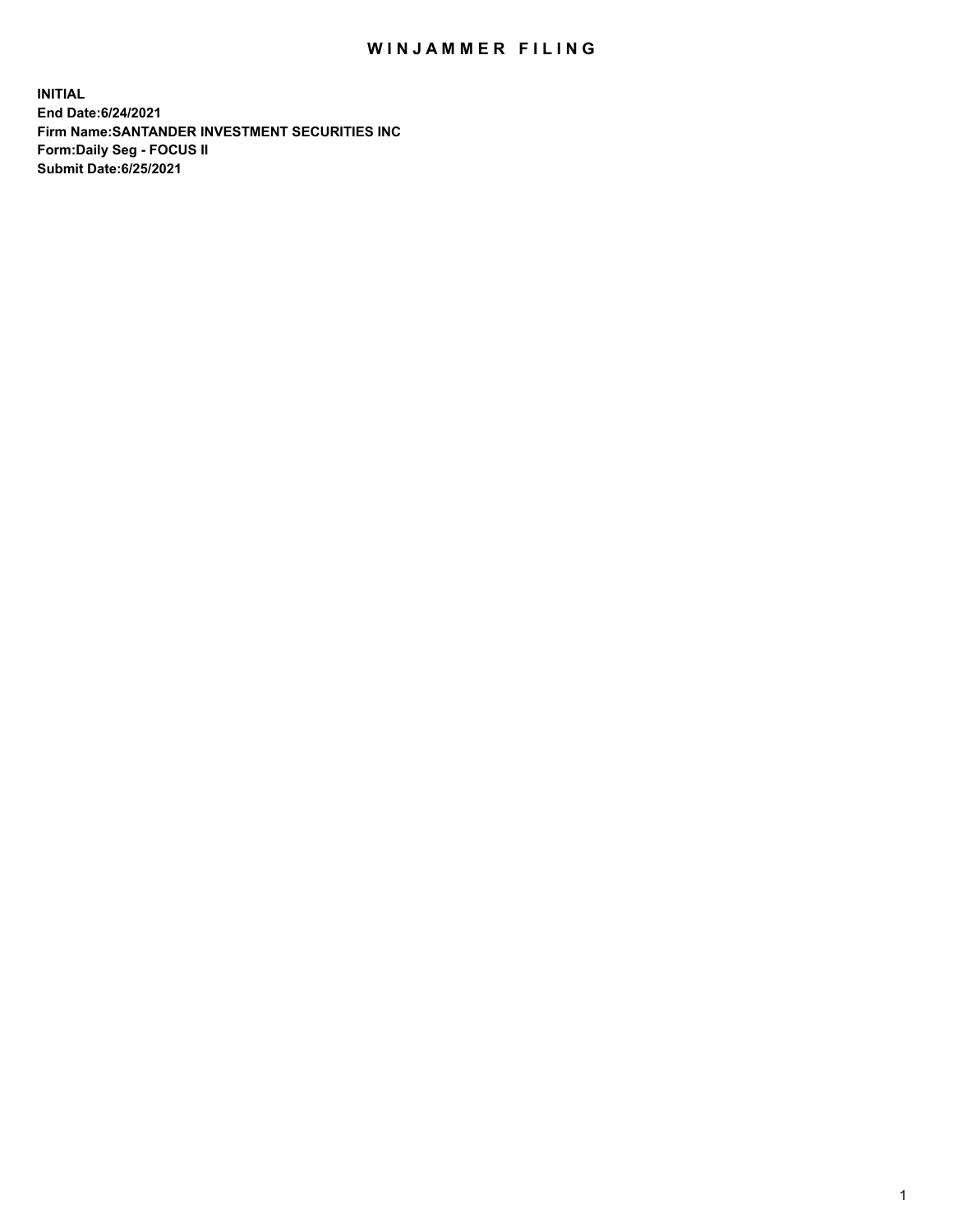**INITIAL End Date:6/24/2021 Firm Name:SANTANDER INVESTMENT SECURITIES INC Form:Daily Seg - FOCUS II Submit Date:6/25/2021 Daily Segregation - Cover Page**

| 0.91                                                                                                                                                                                                                                                                                                                           |                                                                                                          |
|--------------------------------------------------------------------------------------------------------------------------------------------------------------------------------------------------------------------------------------------------------------------------------------------------------------------------------|----------------------------------------------------------------------------------------------------------|
| Name of Company                                                                                                                                                                                                                                                                                                                | <b>SANTANDER INVESTMENT</b><br><b>SECURITIES INC</b>                                                     |
| <b>Contact Name</b>                                                                                                                                                                                                                                                                                                            | <b>Felix Munoz</b>                                                                                       |
| <b>Contact Phone Number</b>                                                                                                                                                                                                                                                                                                    | (212) 407-4594                                                                                           |
| <b>Contact Email Address</b>                                                                                                                                                                                                                                                                                                   | felix.munoz@santander.us                                                                                 |
| FCM's Customer Segregated Funds Residual Interest Target (choose one):<br>a. Minimum dollar amount: ; or<br>b. Minimum percentage of customer segregated funds required:% ; or<br>c. Dollar amount range between: and; or<br>d. Percentage range of customer segregated funds required between: % and %.                       | 70,000,000<br>$\underline{\mathbf{0}}$<br>0 <sub>0</sub><br>0 <sub>0</sub>                               |
| FCM's Customer Secured Amount Funds Residual Interest Target (choose one):<br>a. Minimum dollar amount: ; or<br>b. Minimum percentage of customer secured funds required:%; or<br>c. Dollar amount range between: and; or<br>d. Percentage range of customer secured funds required between:% and%.                            | $\frac{0}{0}$<br>0 <sub>0</sub><br>0 <sub>0</sub>                                                        |
| FCM's Cleared Swaps Customer Collateral Residual Interest Target (choose one):<br>a. Minimum dollar amount: ; or<br>b. Minimum percentage of cleared swaps customer collateral required:% ; or<br>c. Dollar amount range between: and; or<br>d. Percentage range of cleared swaps customer collateral required between:% and%. | $\overline{\mathbf{0}}$<br>$\underline{\mathbf{0}}$<br>$\underline{0}$ $\underline{0}$<br>0 <sub>0</sub> |

Attach supporting documents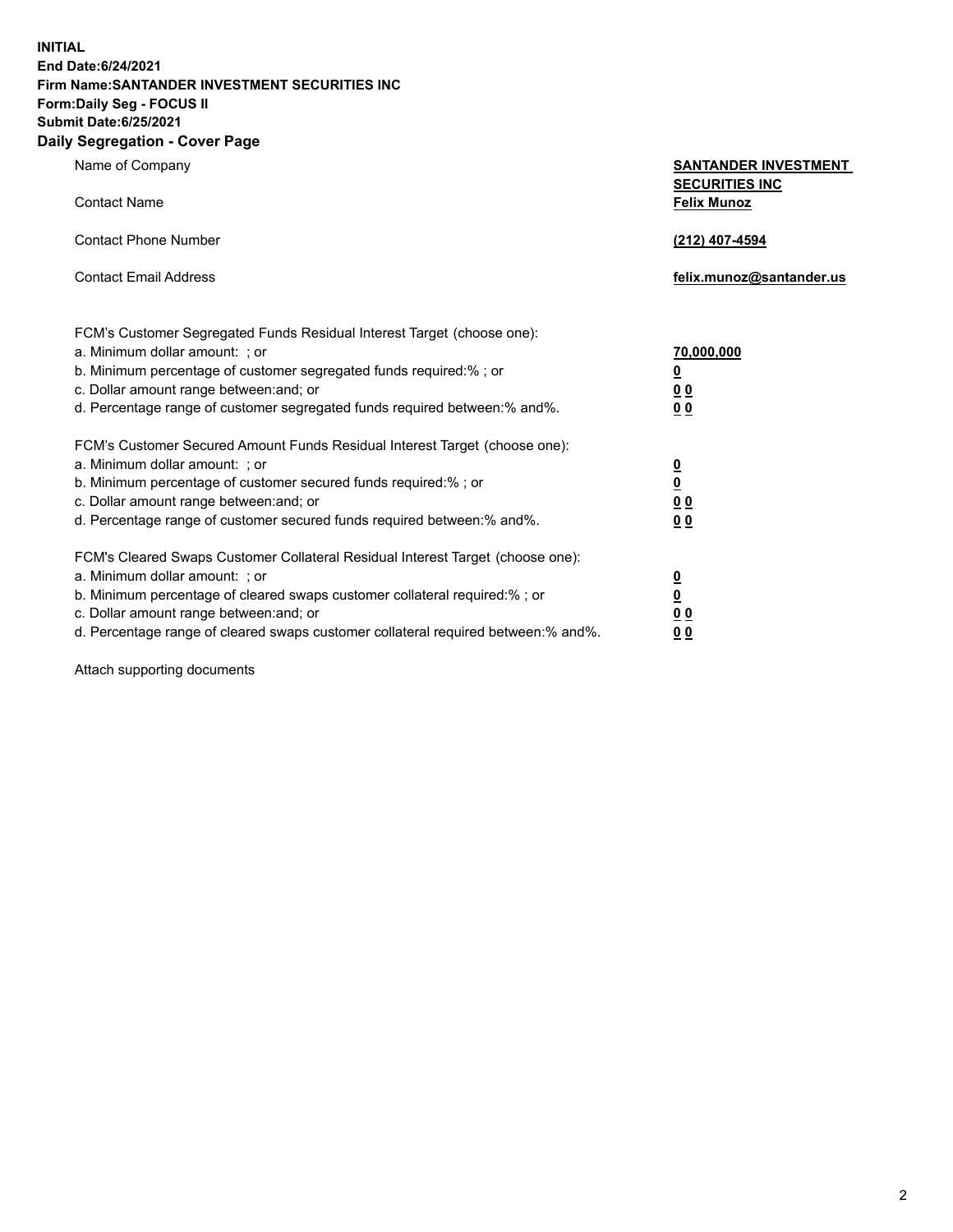**INITIAL End Date:6/24/2021 Firm Name:SANTANDER INVESTMENT SECURITIES INC Form:Daily Seg - FOCUS II Submit Date:6/25/2021 Daily Segregation - Secured Amounts**

|     | Foreign Futures and Foreign Options Secured Amounts                                         |                   |
|-----|---------------------------------------------------------------------------------------------|-------------------|
|     | Amount required to be set aside pursuant to law, rule or regulation of a foreign            | $0$ [7305]        |
|     | government or a rule of a self-regulatory organization authorized thereunder                |                   |
| 1.  | Net ledger balance - Foreign Futures and Foreign Option Trading - All Customers             |                   |
|     | A. Cash                                                                                     | $0$ [7315]        |
|     | B. Securities (at market)                                                                   | 0[7317]           |
| 2.  | Net unrealized profit (loss) in open futures contracts traded on a foreign board of trade   | $0$ [7325]        |
| 3.  | Exchange traded options                                                                     |                   |
|     | a. Market value of open option contracts purchased on a foreign board of trade              | $0$ [7335]        |
|     | b. Market value of open contracts granted (sold) on a foreign board of trade                | $0$ [7337]        |
| 4.  | Net equity (deficit) (add lines 1. 2. and 3.)                                               | $0$ [7345]        |
| 5.  | Account liquidating to a deficit and account with a debit balances - gross amount           | $0$ [7351]        |
|     | Less: amount offset by customer owned securities                                            | 0 [7352] 0 [7354] |
| 6.  | Amount required to be set aside as the secured amount - Net Liquidating Equity              | $0$ [7355]        |
|     | Method (add lines 4 and 5)                                                                  |                   |
| 7.  | Greater of amount required to be set aside pursuant to foreign jurisdiction (above) or line | $0$ [7360]        |
|     | 6.                                                                                          |                   |
|     | FUNDS DEPOSITED IN SEPARATE REGULATION 30.7 ACCOUNTS                                        |                   |
| 1.  | Cash in banks                                                                               |                   |
|     | A. Banks located in the United States                                                       | $0$ [7500]        |
|     | B. Other banks qualified under Regulation 30.7                                              | 0 [7520] 0 [7530] |
| 2.  | Securities                                                                                  |                   |
|     | A. In safekeeping with banks located in the United States                                   | $0$ [7540]        |
|     | B. In safekeeping with other banks qualified under Regulation 30.7                          | 0 [7560] 0 [7570] |
| 3.  | Equities with registered futures commission merchants                                       |                   |
|     | A. Cash                                                                                     | $0$ [7580]        |
|     | <b>B.</b> Securities                                                                        | $0$ [7590]        |
|     | C. Unrealized gain (loss) on open futures contracts                                         | $0$ [7600]        |
|     | D. Value of long option contracts                                                           | $0$ [7610]        |
|     | E. Value of short option contracts                                                          | 0 [7615] 0 [7620] |
| 4.  | Amounts held by clearing organizations of foreign boards of trade                           |                   |
|     | A. Cash                                                                                     | $0$ [7640]        |
|     | <b>B.</b> Securities                                                                        | $0$ [7650]        |
|     | C. Amount due to (from) clearing organization - daily variation                             | $0$ [7660]        |
|     | D. Value of long option contracts                                                           | $0$ [7670]        |
|     | E. Value of short option contracts                                                          | 0 [7675] 0 [7680] |
| 5.  | Amounts held by members of foreign boards of trade                                          |                   |
|     | A. Cash                                                                                     | $0$ [7700]        |
|     | <b>B.</b> Securities                                                                        | $0$ [7710]        |
|     | C. Unrealized gain (loss) on open futures contracts                                         | $0$ [7720]        |
|     | D. Value of long option contracts                                                           | $0$ [7730]        |
|     | E. Value of short option contracts                                                          | 0 [7735] 0 [7740] |
| 6.  | Amounts with other depositories designated by a foreign board of trade                      | $0$ [7760]        |
| 7.  | Segregated funds on hand                                                                    | $0$ [7765]        |
| 8.  | Total funds in separate section 30.7 accounts                                               | $0$ [7770]        |
| 9.  | Excess (deficiency) Set Aside for Secured Amount (subtract line 7 Secured Statement         | 0 [7380]          |
|     | Page 1 from Line 8)                                                                         |                   |
| 10. | Management Target Amount for Excess funds in separate section 30.7 accounts                 | $0$ [7780]        |
| 11. | Excess (deficiency) funds in separate 30.7 accounts over (under) Management Target          | $0$ [7785]        |
|     |                                                                                             |                   |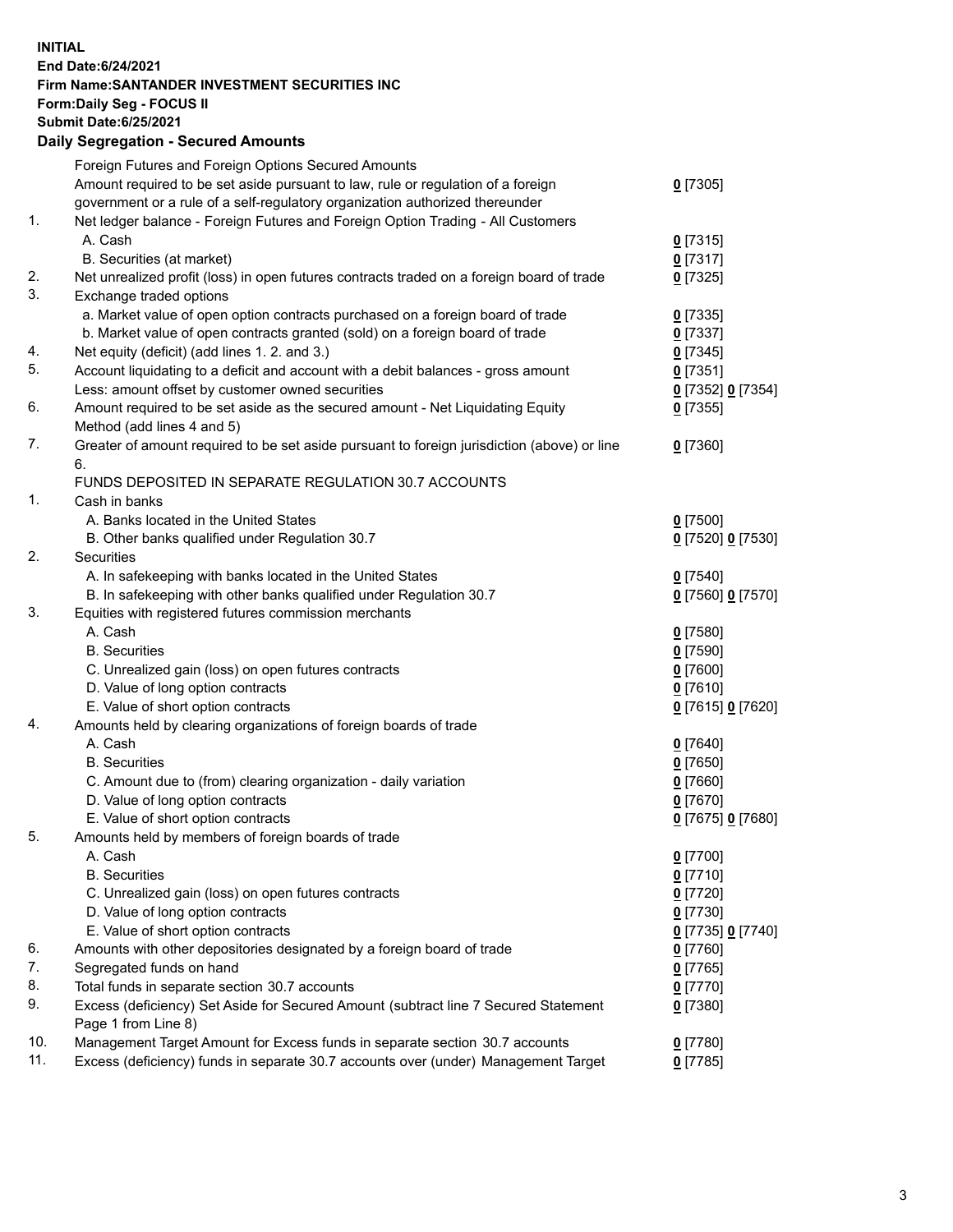| <b>INITIAL</b> |                                                                                            |                      |
|----------------|--------------------------------------------------------------------------------------------|----------------------|
|                | End Date: 6/24/2021                                                                        |                      |
|                | Firm Name: SANTANDER INVESTMENT SECURITIES INC                                             |                      |
|                | <b>Form:Daily Seg - FOCUS II</b>                                                           |                      |
|                | <b>Submit Date:6/25/2021</b>                                                               |                      |
|                | Daily Segregation - Segregation Statement                                                  |                      |
|                | SEGREGATION REQUIREMENTS(Section 4d(2) of the CEAct)                                       |                      |
| 1.             | Net ledger balance                                                                         |                      |
|                | A. Cash                                                                                    | 2,366,863,373 [7010] |
|                | B. Securities (at market)                                                                  | $0$ [7020]           |
| 2.             | Net unrealized profit (loss) in open futures contracts traded on a contract market         | -346,767,156 [7030]  |
| 3.             | Exchange traded options                                                                    |                      |
|                | A. Add market value of open option contracts purchased on a contract market                | 40,475,243 [7032]    |
|                | B. Deduct market value of open option contracts granted (sold) on a contract market        | -37,414,902 [7033]   |
| 4.             | Net equity (deficit) (add lines 1, 2 and 3)                                                | 2,023,156,558 [7040] |
| 5.             | Accounts liquidating to a deficit and accounts with                                        |                      |
|                | debit balances - gross amount                                                              | $0$ [7045]           |
|                | Less: amount offset by customer securities                                                 | 0 [7047] 0 [7050]    |
| 6.             | Amount required to be segregated (add lines 4 and 5)                                       | 2,023,156,558 [7060] |
|                | FUNDS IN SEGREGATED ACCOUNTS                                                               |                      |
| 7.             | Deposited in segregated funds bank accounts                                                |                      |
|                | A. Cash                                                                                    | 280,451,007 [7070]   |
|                | B. Securities representing investments of customers' funds (at market)                     | $0$ [7080]           |
|                | C. Securities held for particular customers or option customers in lieu of cash (at        | $0$ [7090]           |
|                | market)                                                                                    |                      |
| 8.             | Margins on deposit with derivatives clearing organizations of contract markets             |                      |
|                | A. Cash                                                                                    | 1,801,836,205 [7100] |
|                | B. Securities representing investments of customers' funds (at market)                     | $0$ [7110]           |
|                | C. Securities held for particular customers or option customers in lieu of cash (at        | $0$ [7120]           |
| 9.             | market)<br>Net settlement from (to) derivatives clearing organizations of contract markets | 10,745,284 [7130]    |
| 10.            | Exchange traded options                                                                    |                      |
|                | A. Value of open long option contracts                                                     | 40,475,243 [7132]    |
|                | B. Value of open short option contracts                                                    | -37,414,902 [7133]   |
| 11.            | Net equities with other FCMs                                                               |                      |
|                | A. Net liquidating equity                                                                  | $0$ [7140]           |
|                | B. Securities representing investments of customers' funds (at market)                     | $0$ [7160]           |
|                | C. Securities held for particular customers or option customers in lieu of cash (at        | $0$ [7170]           |
|                | market)                                                                                    |                      |
| 12.            | Segregated funds on hand                                                                   | $0$ [7150]           |
| 13.            | Total amount in segregation (add lines 7 through 12)                                       | 2,096,092,837 [7180] |
| 14.            | Excess (deficiency) funds in segregation (subtract line 6 from line 13)                    | 72,936,279 [7190]    |
| 15.            | Management Target Amount for Excess funds in segregation                                   | 70,000,000 [7194]    |
| 16.            | Excess (deficiency) funds in segregation over (under) Management Target Amount             | 2,936,279 [7198]     |
|                | <b>Excess</b>                                                                              |                      |